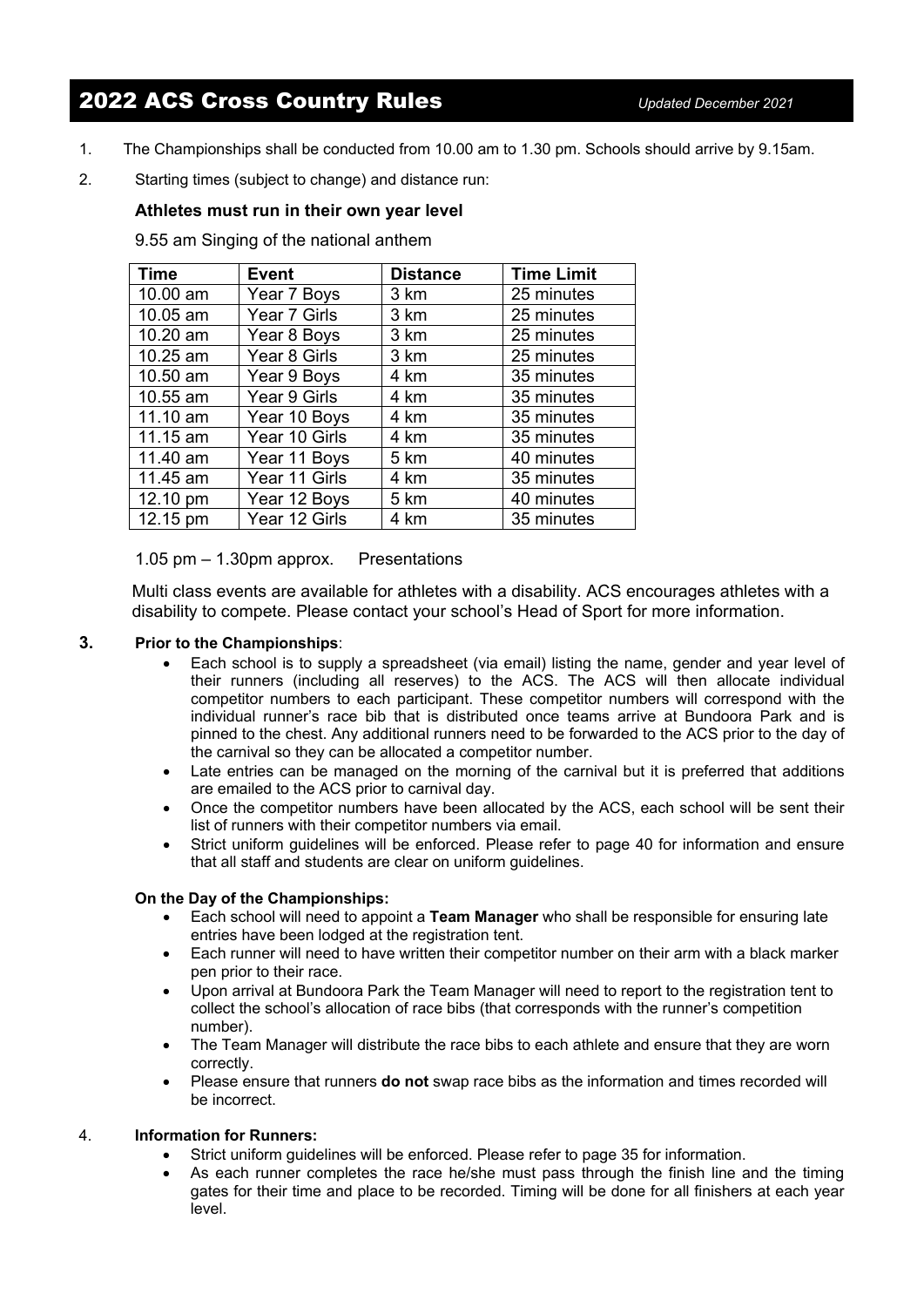• Runners will need to remove the tear off portion at the bottom of their race bib immediately after the race and a marshal will collect it from them.

#### 5. **Information for Schools:**

- First Aid will be supplied by First Aid@Events or other appropriate body. Schools should supply their own first aid kit to manage minor issues for their students.
- Shelter or tents, are not supplied by the ACS though can be arranged on behalf of a school. Schools are encouraged to arrange their own shelter if the weather forecast is for rain. There is no ready shelter is available at Bundoora Park.
- Students must bring enough food and drink for the day as they **are not permitted to use the Bundoora Park kiosk.** ACS will arrange for a Food Truck to be present for students and staff to make purchases
- Schools will be allocated areas to base their teams for the day and are asked to keep these areas clean.
- **No sport balls of any description are permitted.**
- Students are not permitted to use MP3 players during their run
- More detailed information will be available closer to the carnival.
- 6. **Officials Required:** Each school is required to provide officials to assist with the co-ordination of the event. A list of required officials and equipment will be provided closer to the event.

# 7. **AWARDS**

- 7.1 Medallions for 1st, 2nd and 3rd placed individuals will be handed out for each event.<br>7.2 Trophies will be awarded for the Overall Boys winner, the Overall Girls winner and th
- Trophies will be awarded for the Overall Boys winner, the Overall Girls winner and the aggregate winner.
- 14.1 Pennants will be awarded for each year level winner (Boys, Girls and Aggregate) as well as for the Overall Boys, Girls and Aggregate Totals. **If two or more teams are equal in first place then places will be determined by the raw scores** and if that is also the case with the Overall Boys, Girls or Aggregate Divisions then places will also be determined by the raw scores.

## **SCORING: Points subject to change with inclusion of St Aloysius**

- 1. First place is awarded 1 point, 2nd place 2 points, etc. These points are referred to as **"Raw Points"**. For each race once the **total** number of raw points are awarded (**including points for the non-finishers see below**) then the **"Ranking Points"** are applied as follows. The school with the **lowest** total is given 6 points, the second placed team is given 5 points, the third school is awarded 4 points, the fourth team is awarded 3 points, the fifth team is given 2 points, and the last place team is given 1 point. **This amounts to 21 points being awarded for each race**. In the event of a tie on totals, then the points are shared i.e. if two schools tie for second place each is awarded 4.5 points  $((5+4)/2)$ , if 3 schools are tied for first then each is awarded 5 points ((6+5+4)/3) etc.
	- 1.1. **Displacers:** ACS shall use the displacer system to a maximum of 4 non scoring runners. Displacers do not accrue points but will "displace" the competitors that come after them by one point. If a team has 12 runners then the 4 non scoring runners can still impact the points of competitors following them.
	- 1.2. If **Ranking Point** scores are equal for any pennants or major trophies then places will be determined by the team with the **lowest Raw Points score.**
- 2. Each school may field as many competitors in each event as they wish.
	- 2.1. **For Years 7 - 10:** The first 8 finishers from each school in each race will constitute their 'team' score for that event ie. a school needs to have a **minimum** of 8 finishers (not just runners).
		- 2.1.1. A school must have 8 finishers in each race and in the event where they do not then each nonfinisher will be awarded 48 points (last place). For example, if particular school has only 6 finishers then their total score will be that of the 6 finishers plus 96 (for the 2 non-finishers).
		- 2.1.2. If a school has more than 8 finishers ie. the 9<sup>th</sup>, 10<sup>th</sup> etc. finisher from that school will **not** be included in the scoring however the **Displacer** system will be used to a maximum of 4 displacers per event.
	- 2.2. **For Years 11 and 12**: The first 6 finishers from each school in each race will constitute their 'team' score for that event ie. a school needs to have a **minimum** of 6 finishers (not just runners).